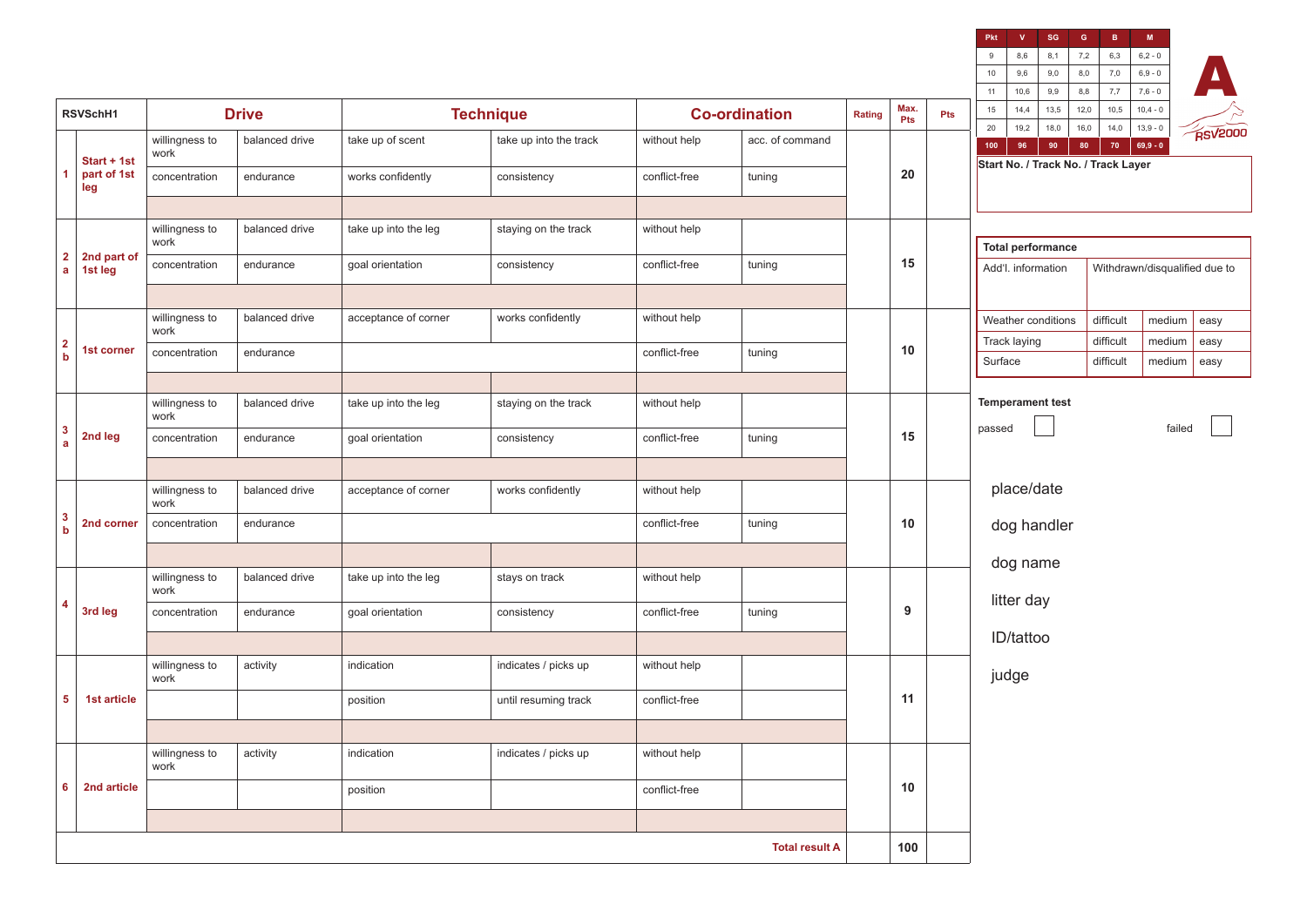| Pkt<br>v |      | SG   | G    | B    | M          |  |  |  |
|----------|------|------|------|------|------------|--|--|--|
| 10       | 9,6  | 9,0  | 8,0  | 7,0  | $6,9 - 0$  |  |  |  |
| 15       | 14,4 | 13,5 | 12,0 | 10,5 | $10,4 - 0$ |  |  |  |
| 20       | 19,2 | 18,0 | 16,0 | 14,0 | $13,9 - 0$ |  |  |  |

B

|                |                              |                     |              |                |                   | 20   19,2   18,0   16,0   14,0   13,9 - 0 |                       |                       |        |          |     |                   |
|----------------|------------------------------|---------------------|--------------|----------------|-------------------|-------------------------------------------|-----------------------|-----------------------|--------|----------|-----|-------------------|
|                | RSVSchH1                     |                     | <b>Drive</b> |                | <b>Technique</b>  | 96<br>$90$ 80<br>100                      | $70 \t 69,9 - 0$      | <b>Co-ordination</b>  | Rating | Max. Pts | Pts |                   |
|                |                              | willingness to work | activity     | basic position | straight/position | gun shot                                  | acceptance of signals | without help          |        |          |     |                   |
| 1<br>ling      |                              | endurance           |              | about turn     | change of pace    | right corner                              | synchronisation       | concentration         |        |          |     | <b>RSV2000</b>    |
|                | Free hee-                    |                     |              | right corner   | about turn        | stop                                      |                       |                       |        | 20       |     |                   |
|                |                              |                     |              | left corner    | group             | stop                                      |                       |                       |        |          |     | <b>Start No.:</b> |
|                |                              |                     |              |                |                   |                                           |                       |                       |        |          |     |                   |
|                |                              | willingness to work | activity     | basic position | development       | command                                   | acceptance of signals | without help          |        |          |     |                   |
| $\overline{2}$ | Sit out of<br>motion         |                     |              | execution      | holds position    | handler return                            | conflict free         | concentration         |        | 10       |     |                   |
|                |                              |                     |              |                |                   |                                           |                       |                       |        |          |     |                   |
|                |                              | willingness to work | activity     | basic position | development       | command                                   | acceptance of signals | without help          |        |          |     |                   |
|                | Down out                     | dynamics            |              | execution      | holds position    | approach                                  | conflict free         | concentration         |        |          |     |                   |
| 3              | of motion<br>with recall     |                     |              | front          | finish            |                                           |                       |                       |        | 10       |     | place/date        |
|                |                              |                     |              |                |                   |                                           |                       |                       |        |          |     |                   |
|                |                              | willingness to work | activity     | basic position | run               | pick up                                   | acceptance of signals | without help          |        |          |     |                   |
|                | <b>Retrieve on</b>           | dynamics            |              | return         | front             | hold                                      | conflict free         | concentration         |        |          |     | dog handler       |
| 4              | flat                         |                     |              | release        | finish            |                                           |                       |                       |        | 10       |     |                   |
|                |                              |                     |              |                |                   |                                           |                       |                       |        |          |     |                   |
|                |                              | willingness to work | activity     | basic position | run               | jump                                      | acceptance of signals | without help          |        |          |     | dog name          |
|                |                              | dynamics            |              | pick up        | return            | return jump                               | conflict free         | concentration         |        |          |     |                   |
| 5 <sup>1</sup> | Bring over<br>1 m hurdle     |                     |              | front          | hold              | release                                   |                       |                       |        | 15       |     | litter day        |
|                |                              |                     |              | finish         |                   |                                           |                       |                       |        |          |     |                   |
|                |                              |                     |              |                |                   |                                           |                       |                       |        |          |     |                   |
|                |                              | willingness to work | activity     | basic position | run               | jump                                      | acceptance of signals | without help          |        |          |     | ID/tattoo         |
|                |                              | dynamics            |              | pick up        | return            | return jump                               | conflict free         | concentration         |        |          |     |                   |
| 6              | <b>Bring over</b><br>A-frame |                     |              | front          | hold              | release                                   |                       |                       |        | 15       |     | judge             |
|                |                              |                     |              | finish         |                   |                                           |                       |                       |        |          |     |                   |
|                |                              |                     |              |                |                   |                                           |                       |                       |        |          |     |                   |
|                |                              | willingness to work | activity     | basic position | development       | send-out                                  | acceptance of signals | without help          |        |          |     |                   |
|                | 7 Send-out                   | dynamics            |              | drop           | remain            | sits                                      | conflict free         | concentration         |        | 10       |     |                   |
|                |                              |                     |              |                |                   |                                           |                       |                       |        |          |     |                   |
|                | Long down<br>under distrac-  | willingness to work | calm         | basic position | down              | gun shot                                  | acceptance of signals | without help          |        |          |     |                   |
| 8              |                              | balanced drive      |              | remain         | sits              |                                           | conflict free         | concentration         |        | 10       |     |                   |
| tion           |                              |                     |              |                |                   |                                           |                       |                       |        |          |     |                   |
|                |                              |                     |              |                |                   |                                           |                       | <b>Total result B</b> |        | 100      |     |                   |
|                |                              |                     |              |                |                   |                                           |                       |                       |        |          |     |                   |

**2**